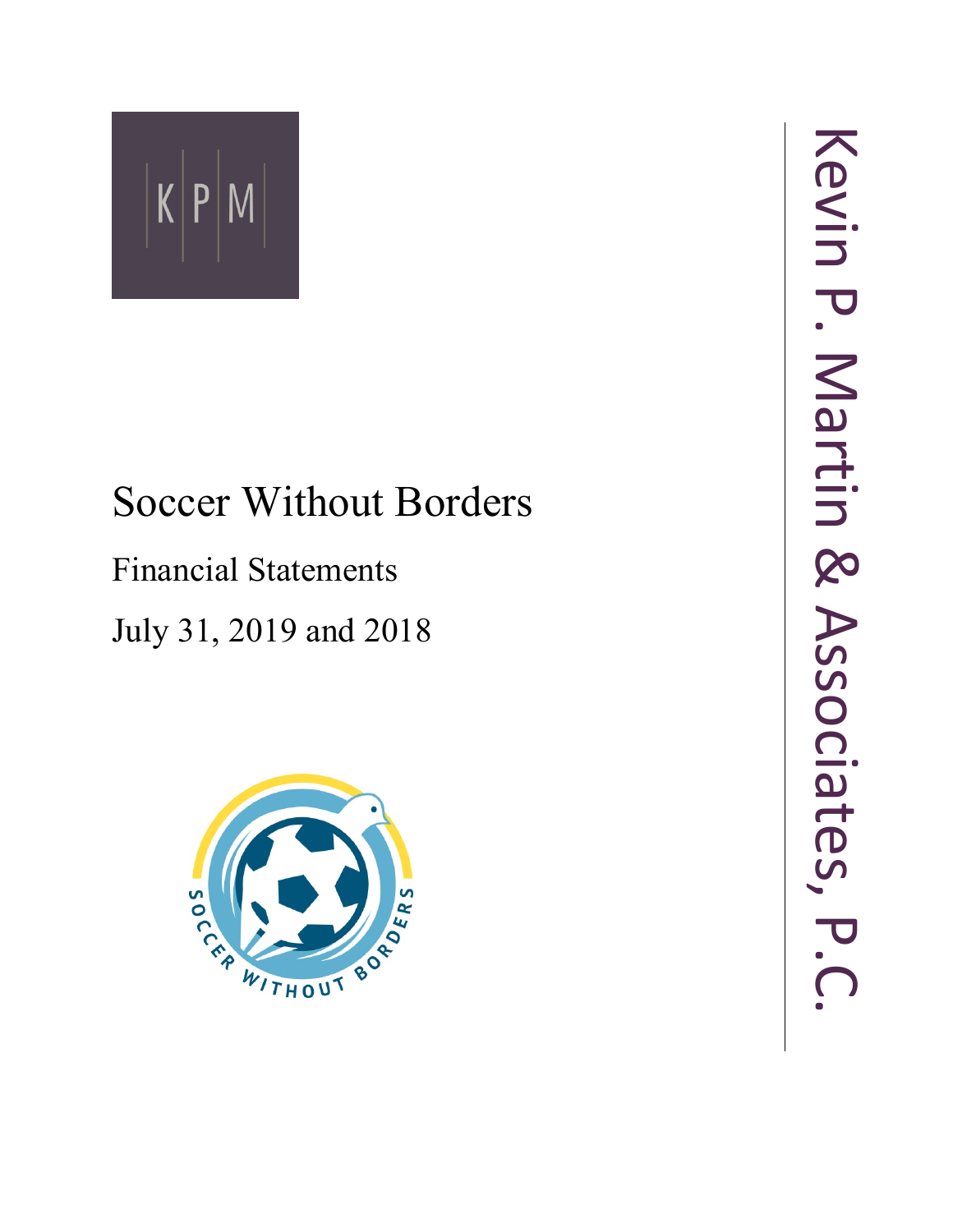# Index

# July 31, 2019 and 2018

# **Independent Auditors' Report**

#### **Financial Statements:**

| Statements of Financial Position as of July 31, 2019 and 2018       |      |
|---------------------------------------------------------------------|------|
| Statement of Activities for the Year Ended July 31, 2019            | 2    |
| Statement of Activities for the Year Ended July 31, 2018            | 3    |
| Statements of Cash Flows for the Years Ended July 31, 2019 and 2018 | 4    |
| Statement of Functional Expenses for the Year Ended July 31, 2019   | 5    |
| Statement of Functional Expenses for the Year Ended July 31, 2018   | 6    |
| Notes to Financial Statements                                       | 7-14 |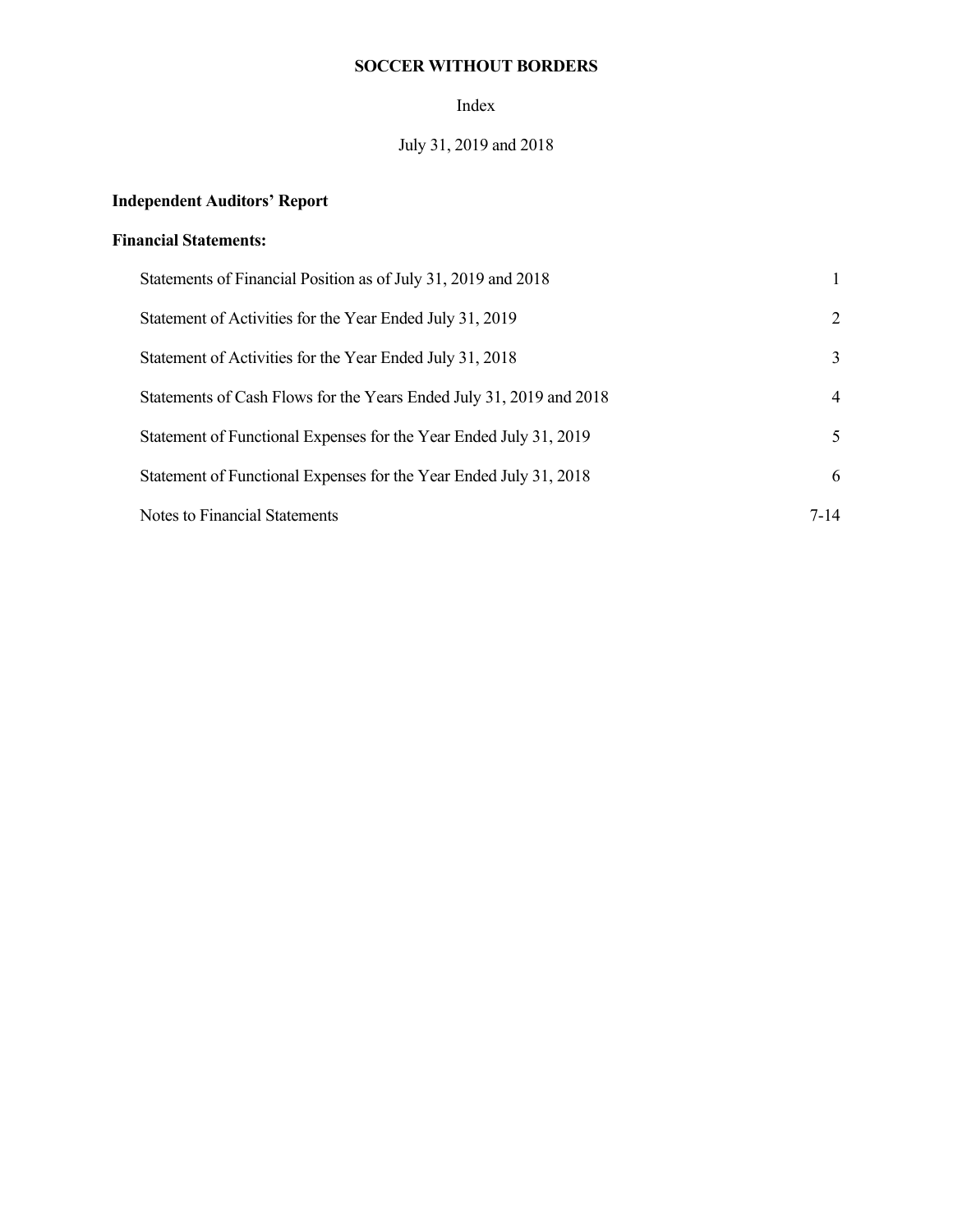

# Kevin P. Martin & Associates, P.C.

ASSURANCE | TAX | RISK MANAGEMENT | IT ADVISORY

#### **Independent Auditors' Report**

To the Board of Directors of Soccer Without Borders

We have audited the accompanying financial statements of Soccer Without Borders (a national nonprofit organization), (the Organization), which comprise the statements of financial position as of July 31, 2019 and 2018, and the related statements of activities, cash flows, and functional expenses for the years then ended, and the related notes to the financial statements.

#### **Management's Responsibility for the Financial Statements**

Management is responsible for the preparation and fair presentation of these financial statements in accordance with accounting principles generally accepted in the United States of America; this includes the design, implementation, and maintenance of internal control relevant to the preparation and fair presentation of financial statements that are free from material misstatement, whether due to fraud or error.

#### **Auditors' Responsibility**

Our responsibility is to express an opinion on these financial statements based on our audits. We conducted our audits in accordance with auditing standards generally accepted in the United States of America. Those standards require that we plan and perform the audit to obtain reasonable assurance about whether the financial statements are free from material misstatement.

An audit involves performing procedures to obtain audit evidence about the amounts and disclosur es in the financial statements. The procedures selected depend on the auditor's judgment, including the assessment of the risks of material misstatement of the financial statements, whether due to fraud or error. In making those risk assessments, the auditor considers internal control relevant to the entity's preparation and fair presentation of the financial statements in order to design audit procedures that are appropriate in the circumstances, but not for the purpose of expressing an opinion on the effectiveness of the entity's internal control. Accordingly, we express no such opinion. An audit also includes evaluating the appropriateness of accounting policies used and the reasonableness of significant accounting estimates made by management, as well as evaluating the overall presentation of the financial statements.

We believe that the audit evidence we have obtained is sufficient and appropri ate to provide a basis for our audit opinion.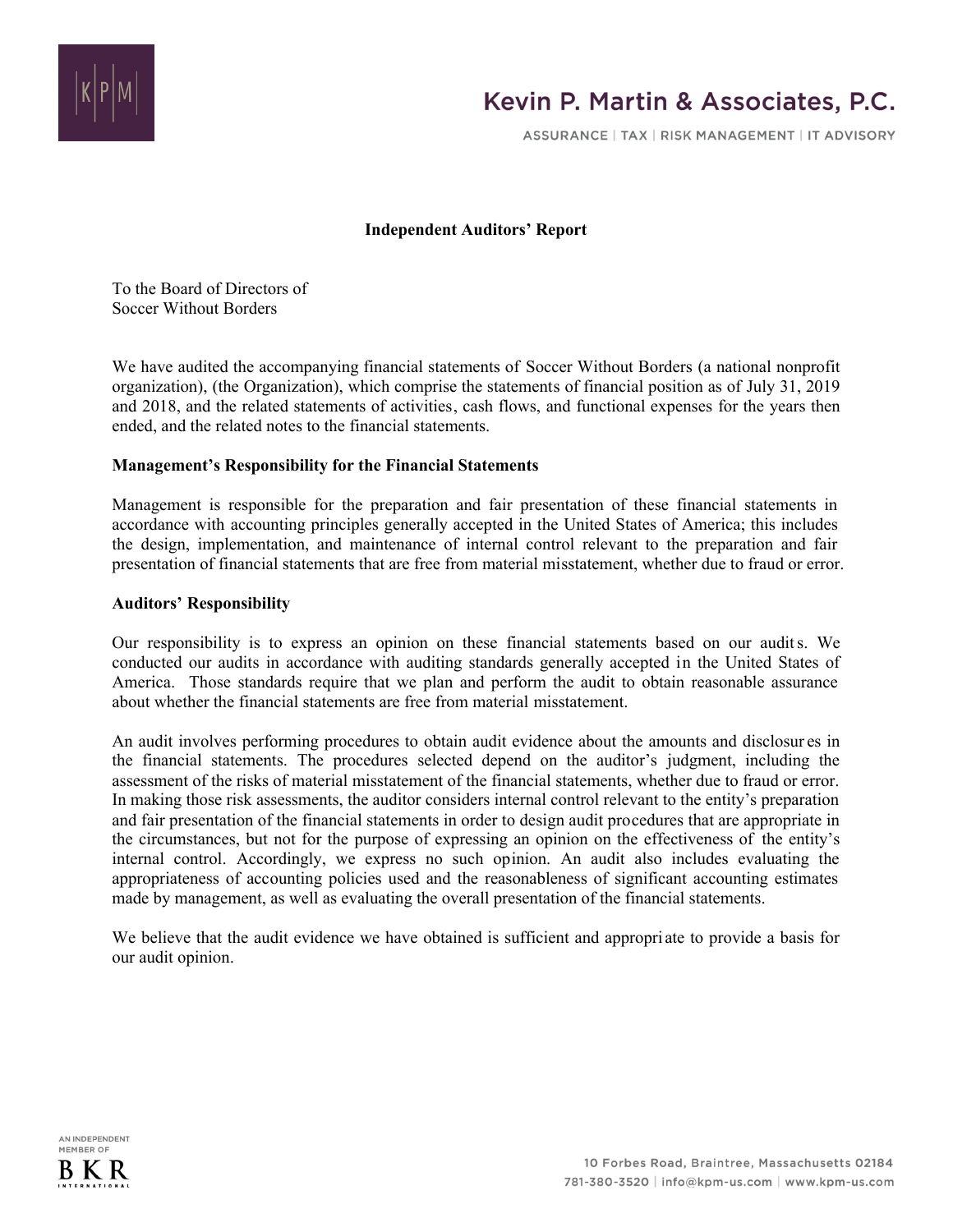#### **Opinion**

In our opinion, the financial statements referred to above present fairly, in all material respects, the financial position of the Organization as of July 31, 2019 and 2018, and the changes in its net assets and its cash flows for the years then ended in accordance with accounting principles generally accepted in the United States of America.

#### **Emphasis of Matter**

As discussed in Note 1 to the financial statements, the Organization has adopted ASU No. 2016-14, Notfor-Profit Entities (Topic 958) - *Presentation of Financial Statements of Not-for-Profit Entities*. Our opinion is not modified with respect to that matter.

Nuin P. Martin & Churton P.C.

Braintree, Massachusetts December 13, 2019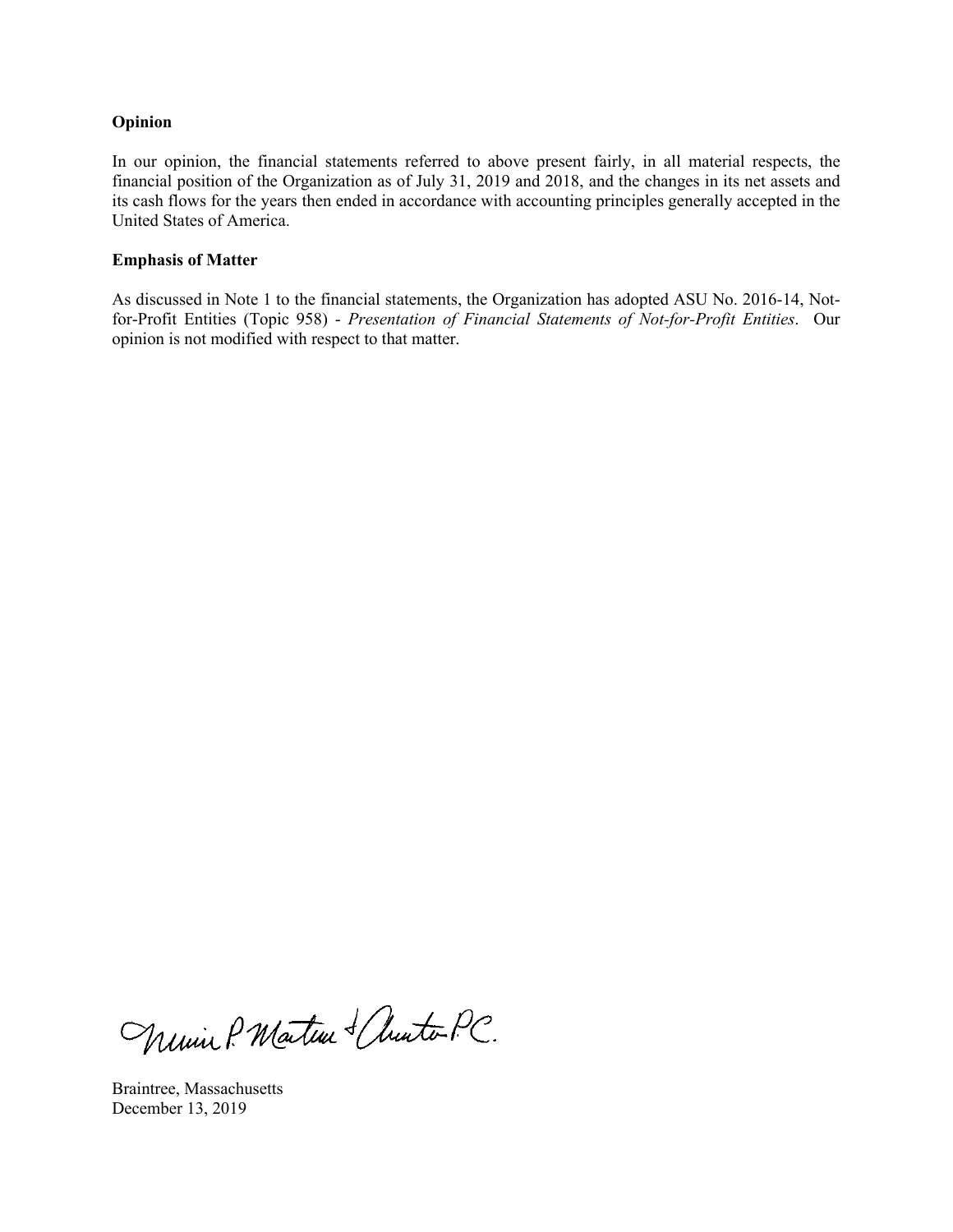#### Statements of Financial Position

# As of July 31, 2019 and 2018

|               |                                                          | 2018               |
|---------------|----------------------------------------------------------|--------------------|
|               |                                                          |                    |
|               |                                                          |                    |
|               |                                                          | 790,564<br>116,158 |
|               |                                                          | 21,550             |
|               |                                                          |                    |
| 903,737       |                                                          | 928,272            |
|               |                                                          |                    |
|               |                                                          | 50,059             |
|               |                                                          | 50,059             |
| (46,906)      |                                                          | (37, 646)          |
|               |                                                          |                    |
| 11,853        |                                                          | 12,413             |
|               |                                                          |                    |
| 23,274        |                                                          | 11,676             |
| 23,274        |                                                          | 11,676             |
| \$<br>938,864 | \$                                                       | 952,361            |
|               |                                                          |                    |
| \$<br>21,713  | \$                                                       | 450                |
| 203           |                                                          | 10,532             |
| 25,000        |                                                          | 60,000             |
| 13,500        |                                                          |                    |
| 60,416        |                                                          | 70,982             |
|               |                                                          |                    |
|               |                                                          |                    |
| 250,000       |                                                          | 110,000            |
| 598,448       |                                                          | 708,329            |
| 30,000        |                                                          | 63,050             |
| 878,448       |                                                          | 881,379            |
| \$<br>938,864 | \$                                                       | 952,361            |
| \$            | 2019<br>699,461<br>181,001<br>23,275<br>58,759<br>58,759 | \$                 |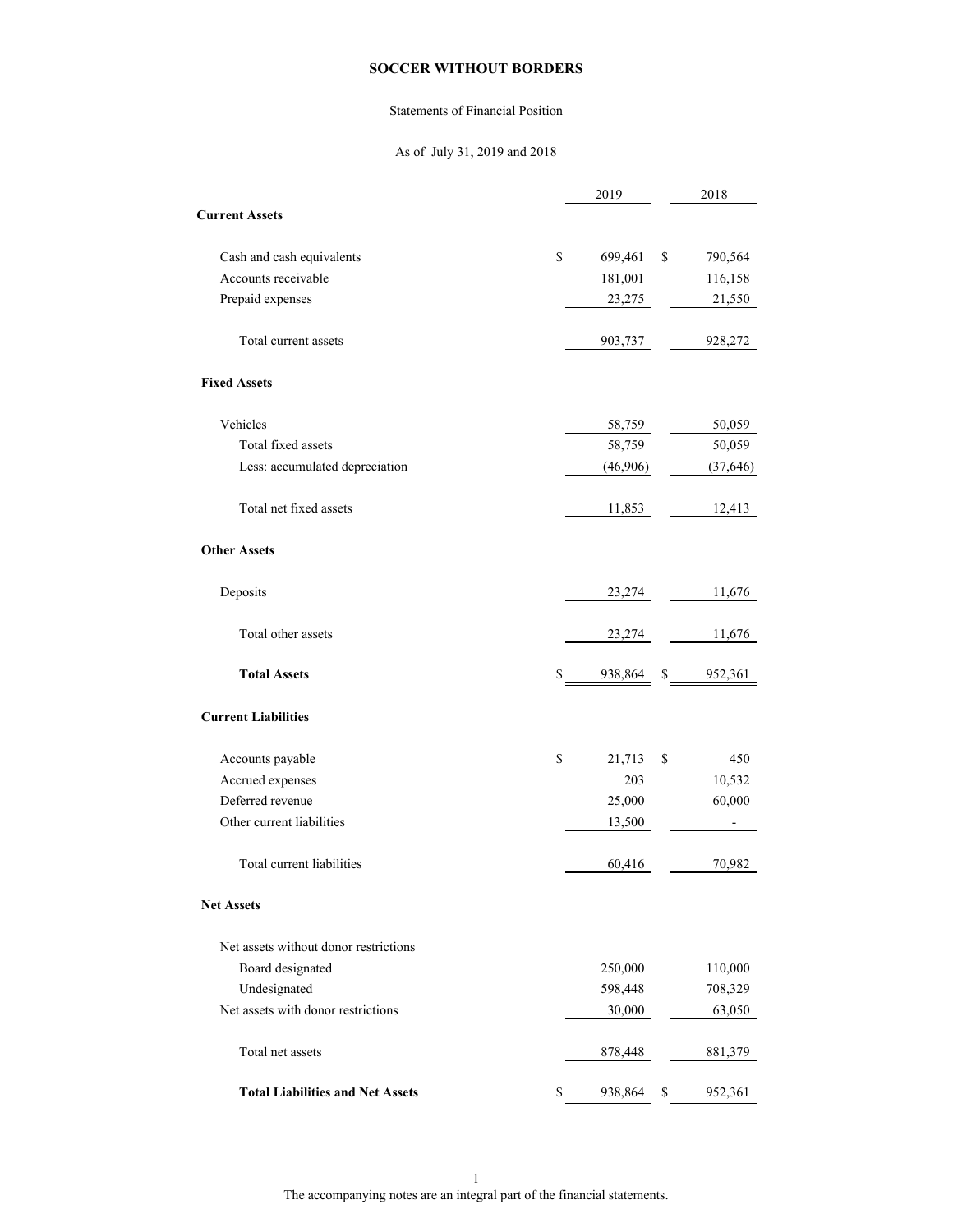#### Statement of Activities

|                                        | Net Assets Without Donor Restrictions |    | Net Assets |              |               |           |
|----------------------------------------|---------------------------------------|----|------------|--------------|---------------|-----------|
|                                        |                                       |    | Board      | With Donor   |               | 2019      |
|                                        | Undesignated                          |    | Designated | Restrictions |               | Total     |
| <b>Revenue and Support</b>             |                                       |    |            |              |               |           |
| Grants and contributions               | \$<br>1,521,352                       | \$ | 140,000    | \$<br>30,000 | <sup>\$</sup> | 1,691,352 |
| Released from restrictions             | 63,050                                |    |            | (63,050)     |               |           |
| In-kind donations                      | 75,530                                |    |            |              |               | 75,530    |
| Special events                         | 96,712                                |    |            |              |               | 96,712    |
| Program service fees                   | 71,417                                |    |            |              |               | 71,417    |
| Other revenue                          | 17,869                                |    |            |              |               | 17,869    |
| Total revenue and support              | 1,845,930                             |    | 140,000    | (33,050)     |               | 1,952,880 |
| <b>Expenses</b>                        |                                       |    |            |              |               |           |
| Program services                       | 1,753,703                             |    |            |              |               | 1,753,703 |
| General and administrative             | 114,530                               |    |            |              |               | 114,530   |
| Fundraising                            | 87,578                                |    |            |              |               | 87,578    |
| Total expenses                         | 1,955,811                             |    |            |              |               | 1,955,811 |
| <b>Total Change in Net Assets</b>      | (109, 881)                            |    | 140,000    | (33,050)     |               | (2,931)   |
| <b>Net Assets at Beginning of Year</b> | 708,329                               |    | 110,000    | 63,050       |               | 881,379   |
| Net Assets at End of Year              | \$<br>598,448                         | S  | 250,000    | \$<br>30,000 | S             | 878,448   |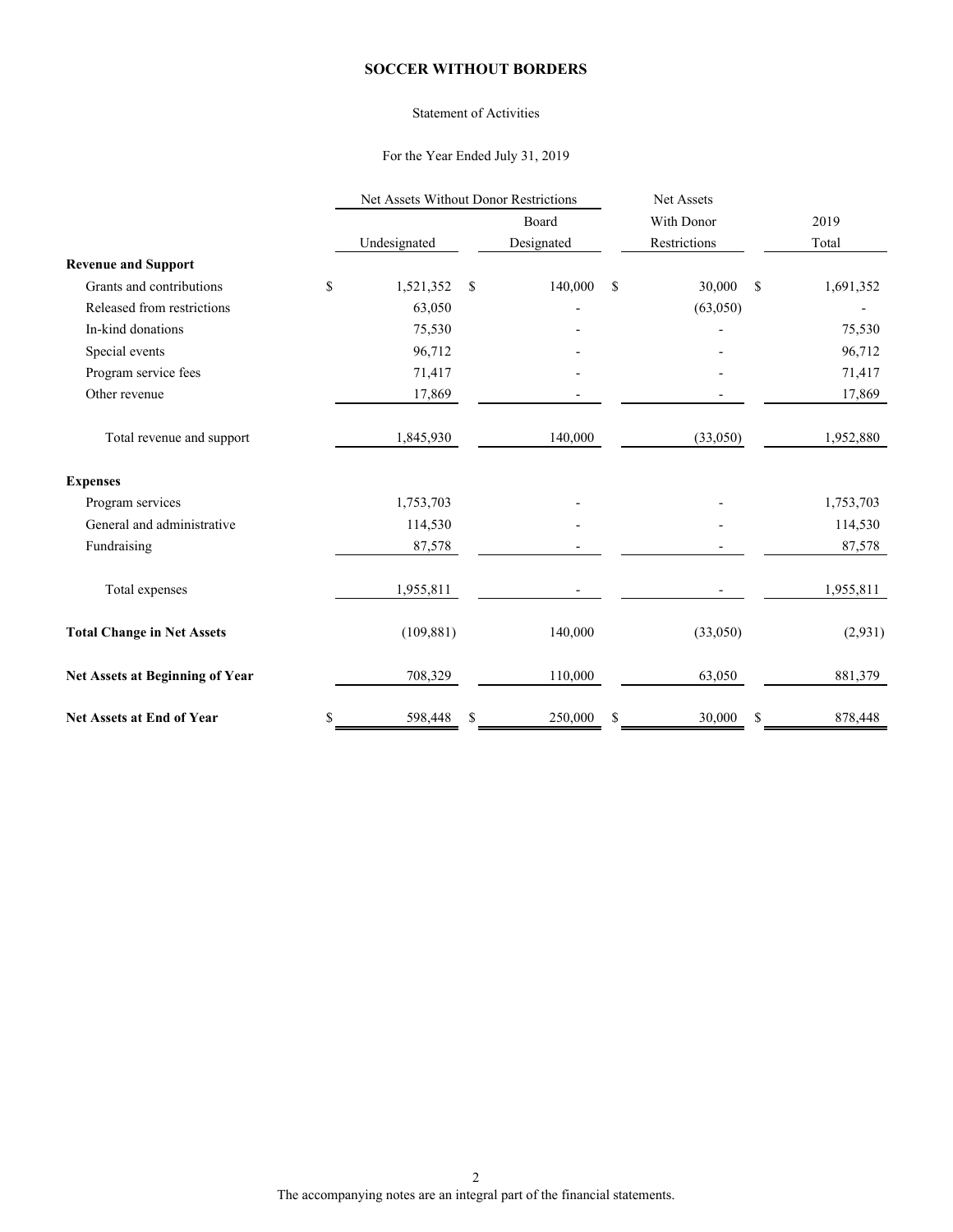#### Statement of Activities

|                                        | Net Assets Without Donor Restrictions |    | Net Assets |                          |               |           |
|----------------------------------------|---------------------------------------|----|------------|--------------------------|---------------|-----------|
|                                        |                                       |    | Board      | With Donor               |               | 2018      |
|                                        | Undesignated                          |    | Designated | Restrictions             |               | Total     |
| <b>Revenue and Support</b>             |                                       |    |            |                          |               |           |
| Grants and contributions               | \$<br>1,460,456                       | \$ |            | \$<br>63,050             | $\mathcal{S}$ | 1,523,506 |
| Released from restrictions             | 130,020                               |    | (65,000)   | (65,020)                 |               |           |
| In-kind donations                      | 85,730                                |    |            |                          |               | 85,730    |
| Special events                         | 100,876                               |    |            |                          |               | 100,876   |
| Program service fees                   | 38,719                                |    |            |                          |               | 38,719    |
| Other revenue                          | 7,739                                 |    |            |                          |               | 7,739     |
| Total revenue and support              | 1,823,540                             |    | (65,000)   | (1,970)                  |               | 1,756,570 |
| <b>Expenses</b>                        |                                       |    |            |                          |               |           |
| Program services                       | 1,393,481                             |    |            |                          |               | 1,393,481 |
| General and administrative             | 98,797                                |    |            |                          |               | 98,797    |
| Fundraising                            | 82,672                                |    |            |                          |               | 82,672    |
| Total expenses                         | 1,574,950                             |    |            |                          |               | 1,574,950 |
| Change in operating net assets         | 248,590                               |    | (65,000)   | (1,970)                  |               | 181,620   |
| <b>Other Revenue and Expenses</b>      |                                       |    |            |                          |               |           |
| Gain on sale of fixed assets           | 1,500                                 |    |            |                          |               | 1,500     |
| Total other revenue and expenses       | 1,500                                 |    |            | $\overline{\phantom{a}}$ |               | 1,500     |
| <b>Total Change in Net Assets</b>      | 250,090                               |    | (65,000)   | (1,970)                  |               | 183,120   |
| <b>Net Assets at Beginning of Year</b> | 458,239                               |    | 175,000    | 65,020                   |               | 698,259   |
| <b>Net Assets at End of Year</b>       | \$<br>708,329                         | \$ | 110,000    | \$<br>63,050             | \$            | 881,379   |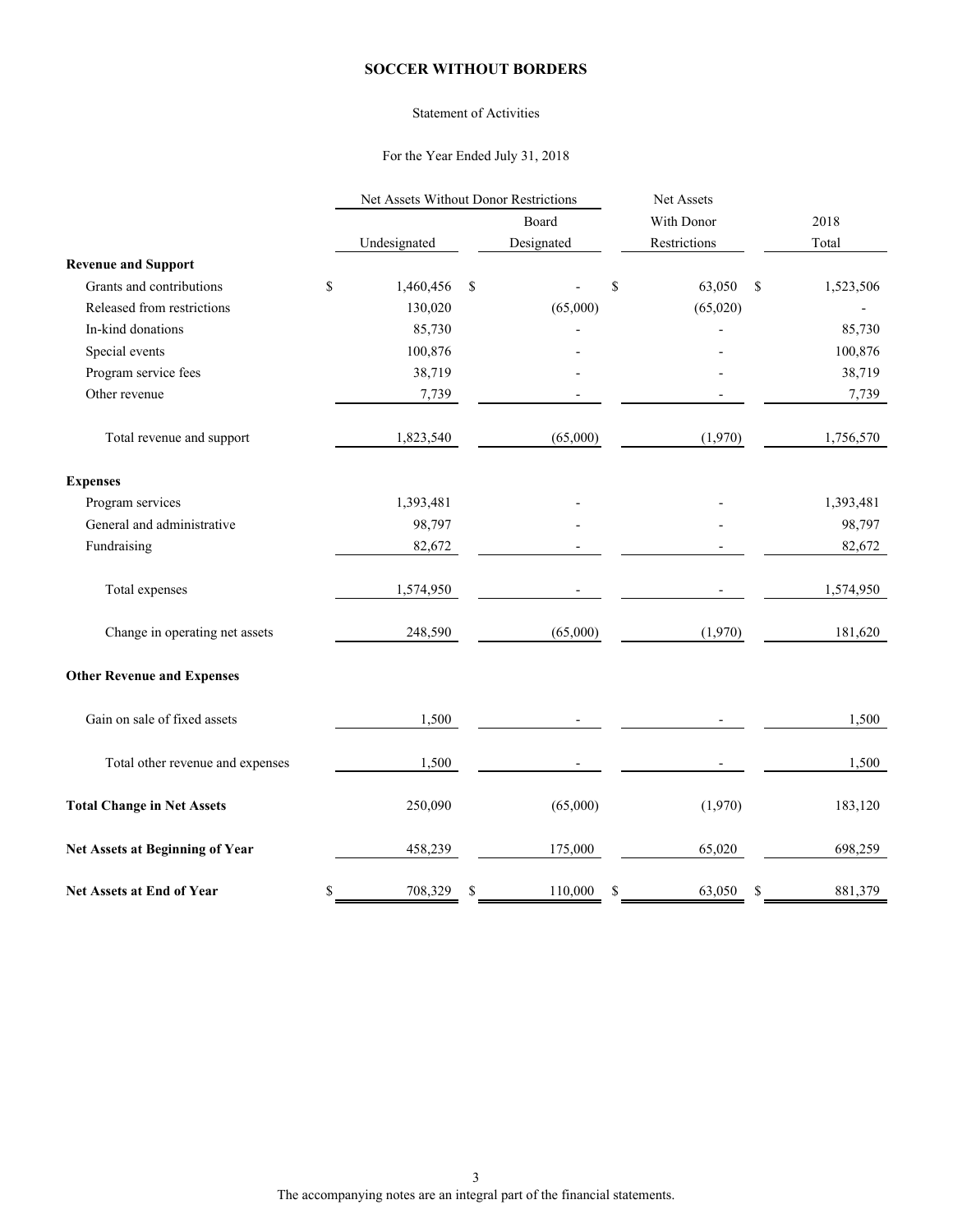#### Statements of Cash Flows

# For the Years Ended July 31, 2019 and 2018

| <b>Cash Flows from Operating Activities</b>                                     | 2019               | 2018 |           |
|---------------------------------------------------------------------------------|--------------------|------|-----------|
| Change in net assets                                                            | \$<br>$(2,931)$ \$ |      | 183,120   |
| Adjustments to reconcile change in net assets to net cash (used in) provided by |                    |      |           |
| operating activities:                                                           |                    |      |           |
| Depreciation                                                                    | 9,260              |      | 12,479    |
| Gain on sale of fixed assets                                                    |                    |      | (1,500)   |
| Decrease (increase) in assets:                                                  |                    |      |           |
| Accounts receivable                                                             | (64, 843)          |      | (25, 836) |
| Prepaid expenses                                                                | (1,725)            |      | (6, 851)  |
| Deposits                                                                        | (11, 598)          |      | 12,934    |
| Increase (decrease) in liabilities:                                             |                    |      |           |
| Accounts payable                                                                | 21,263             |      | (22, 309) |
| Accrued expenses                                                                | (10, 329)          |      | (6)       |
| Deferred revenue                                                                | (35,000)           |      | 35,000    |
| Other current liabilities                                                       | 13,500             |      |           |
| Net Cash (Used in) Provided by Operating Activities                             | (82, 403)          |      | 187,031   |
| <b>Cash Flows from Investing Activities</b>                                     |                    |      |           |
| Purchase of fixed assets                                                        | (8,700)            |      | (1,159)   |
| Proceeds from sale of fixed assets                                              |                    |      | 1,500     |
| Net Cash (Used in) Provided by Investing Activities                             | (8,700)            |      | 341       |
| Net (Decrease) Increase in Cash and Cash Equivalents                            | (91, 103)          |      | 187,372   |
| Cash and Cash Equivalents - Beginning of year                                   | 790,564            |      | 603,192   |
| Cash and Cash Equivalents - End of year                                         | \$<br>699,461      | \$   | 790,564   |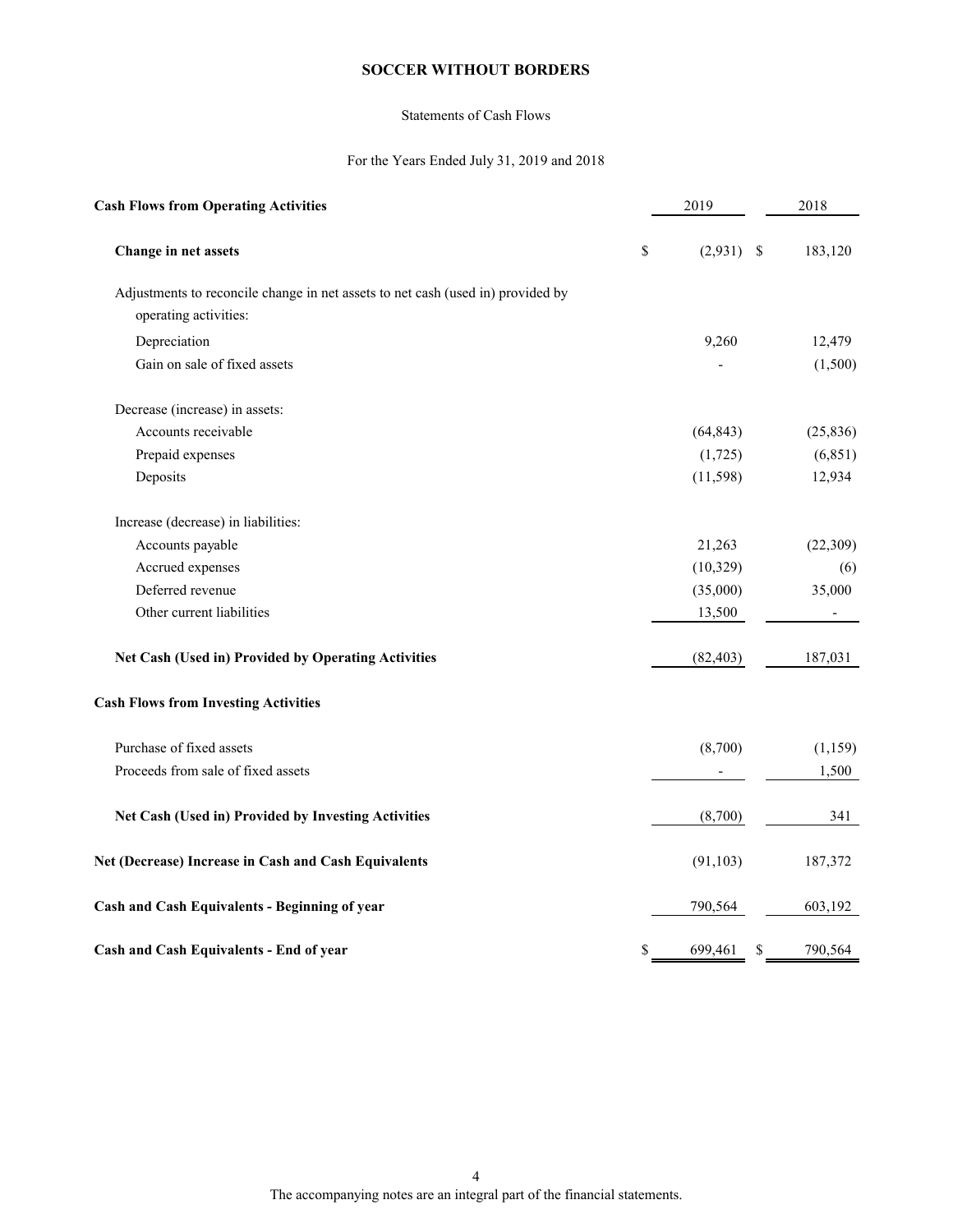# Statement of Functional Expenses

|                                         | Program         | General and    |              | 2019            |
|-----------------------------------------|-----------------|----------------|--------------|-----------------|
|                                         | Services        | Administrative | Fundraising  | Total           |
| Salaries                                | \$<br>830,813   | \$<br>85,277   | \$<br>42,246 | \$<br>958,336   |
| Payroll taxes and fringe benefits       | 124,450         | 12,246         | 5,832        | 142,528         |
| Subtotal                                | 955,263         | 97,523         | 48,078       | 1,100,864       |
| Contract coaches                        | 222,047         |                |              | 222,047         |
| Transportation                          | 95,701          |                | 378          | 96,079          |
| Contract staff                          | 80,511          |                |              | 80,511          |
| In-kind expenses                        | 74,742          | 394            | 394          | 75,530          |
| Recreational equipment and supplies     | 59,596          |                |              | 59,596          |
| Rent                                    | 51,031          | 1,629          | 2,077        | 54,737          |
| Meals                                   | 42,478          |                | 2,560        | 45,038          |
| Technology services and office supplies | 44,113          | 3,440          | 5            | 47,558          |
| Fees, dues and subscriptions            | 4,401           | 5,524          | 16,454       | 26,379          |
| Travel                                  | 13,929          |                |              | 13,929          |
| <b>Registration</b> fees                | 17,440          |                |              | 17,440          |
| Insurance                               | 11,314          | 6,020          |              | 17,334          |
| Accounting services                     | 8,750           |                |              | 8,750           |
| Training and professional development   | 37,094          |                |              | 37,094          |
| Field rental                            | 10,910          |                |              | 10,910          |
| Fundraising technology and supplies     |                 |                | 10,059       | 10,059          |
| Vehicle depreciation                    | 8,680           |                |              | 8,680           |
| Bank and online processor fees          | 1,146           |                | 6,135        | 7,281           |
| Utilities                               | 5,505           |                |              | 5,505           |
| Background check fees                   | 4,277           |                |              | 4,277           |
| Other facility costs                    | 2,512           |                | 1,438        | 3,950           |
| Referee fees                            | 2,263           |                |              | 2,263           |
| <b>Total Functional Expenses</b>        | \$<br>1,753,703 | \$<br>114,530  | \$<br>87,578 | \$<br>1,955,811 |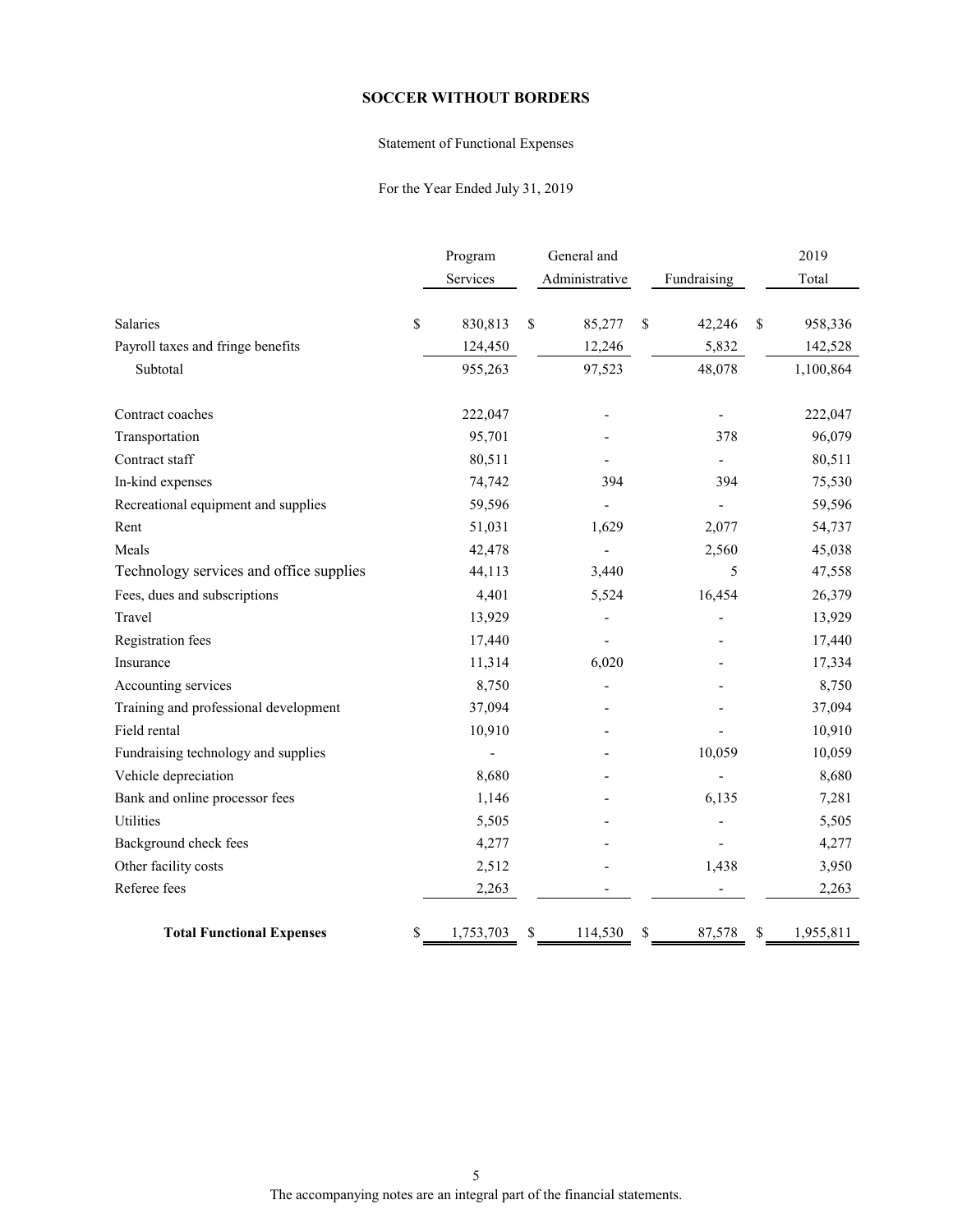# Statement of Functional Expenses

|                                         | Program         | General and    |                          | 2018            |
|-----------------------------------------|-----------------|----------------|--------------------------|-----------------|
|                                         | Services        | Administrative | Fundraising              | Total           |
| <b>Salaries</b>                         | \$<br>678,864   | \$<br>80,719   | \$<br>46,305             | \$<br>805,888   |
| Payroll taxes and fringe benefits       | 98,366          | 10,777         | 6,023                    | 115,166         |
| Subtotal                                | 777,230         | 91,496         | 52,328                   | 921,054         |
| Contract coaches                        | 144,958         |                |                          | 144,958         |
| In-kind expenses                        | 84,942          | 394            | 394                      | 85,730          |
| Transportation                          | 74,649          |                | 44                       | 74,693          |
| Rent                                    | 46,179          | 1,393          | 1,981                    | 49,553          |
| Contract staff                          | 50,248          |                | $\overline{\phantom{a}}$ | 50,248          |
| Meals                                   | 39,935          |                | 1,014                    | 40,949          |
| Travel                                  | 24,542          |                |                          | 24,542          |
| <b>Registration</b> fees                | 24,927          |                |                          | 24,927          |
| Recreational equipment and supplies     | 24,882          |                |                          | 24,882          |
| Fees, dues and subscriptions            | 3,684           | 3,788          | 8,935                    | 16,407          |
| Insurance                               | 15,454          | 1,485          | 445                      | 17,384          |
| Accounting services                     | 9,790           |                |                          | 9,790           |
| Vehicle depreciation                    | 11,900          |                |                          | 11,900          |
| Bank and online processor fees          | 724             |                | 8,502                    | 9,226           |
| Field rental                            | 8,839           |                |                          | 8,839           |
| Technology services and office supplies | 7,493           | 202            |                          | 7,695           |
| Referee fees                            | 6,152           |                |                          | 6,152           |
| Utilities                               | 4,474           | 4              | 11                       | 4,489           |
| Other facility costs                    | 2,500           |                | 1,470                    | 3,970           |
| Promotional items                       |                 |                | 3,803                    | 3,803           |
| Background check fees                   | 3,596           |                |                          | 3,596           |
| Fundraising technology and supplies     |                 |                | 2,797                    | 2,797           |
| Printed materials and apparel           | 2,325           |                |                          | 2,325           |
| Training and professional development   | 23,961          | 4              | 9                        | 23,974          |
| Postage                                 | 97              | 31             | 939                      | 1,067           |
| <b>Total Functional Expenses</b>        | \$<br>1,393,481 | \$<br>98,797   | \$<br>82,672             | \$<br>1,574,950 |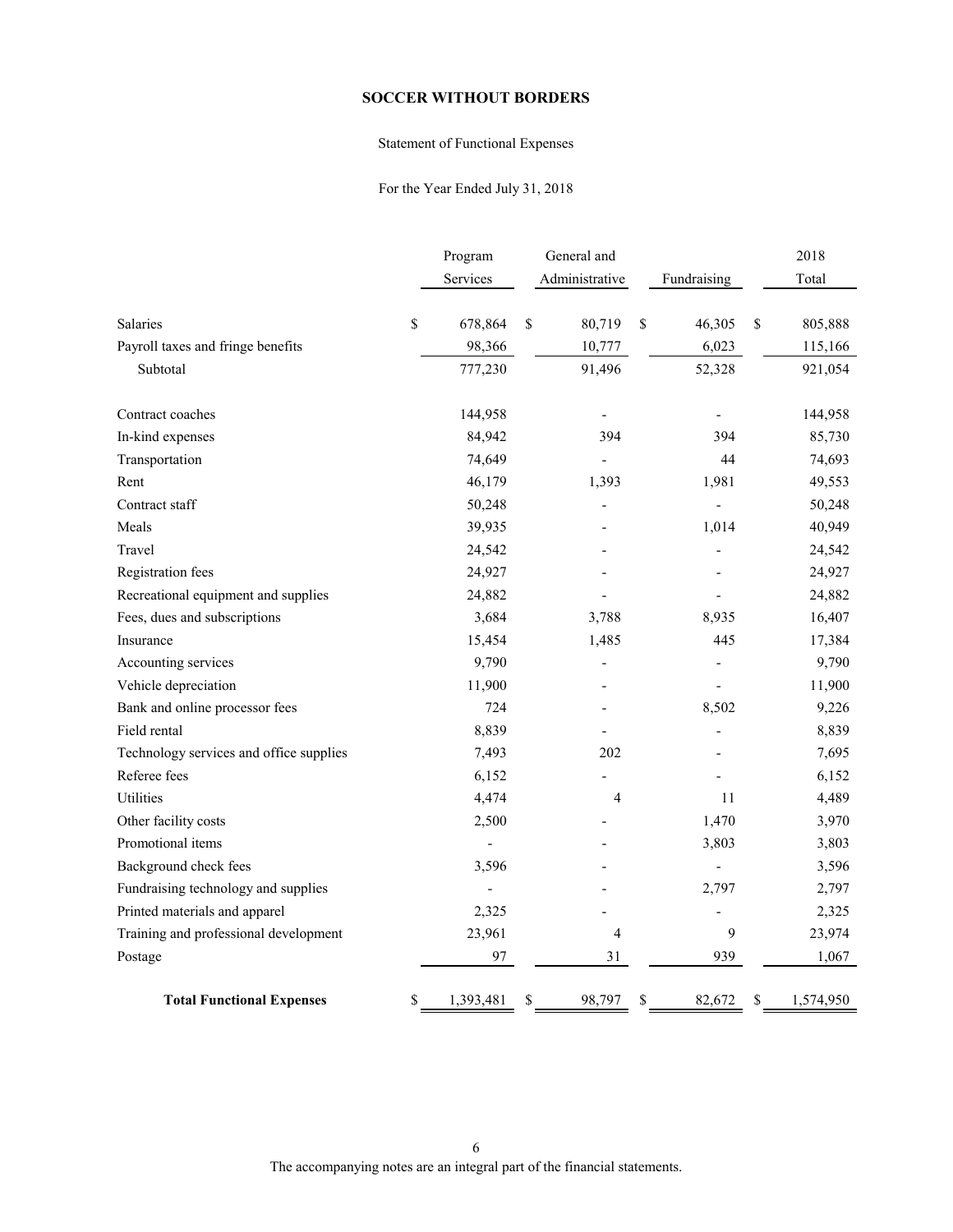#### Notes to Financial Statements

July 31, 2019 and 2018

#### **(1) Summary of Significant Accounting Policies**

The financial statements have been prepared on the accrual basis of accounting in accordance with accounting principles generally accepted in the United States of America (U.S. GAAP). The significant accounting policies followed by Soccer Without Borders (the Organization) are described below to enhance the usefulness of the financial statements to the reader.

#### *(a) Nature of Activities*

The Organization was formed for charitable purposes as a  $501(c)(3)$  nonprofit which aims to build a more inclusive world through soccer. The Organization runs year-round, youthdevelopment programs in under-served areas in the United States and abroad, providing young people with the skills and support they need to reach their full potential. Currently, the Organization has two major areas of focus: newcomer youth and girls. Newcomer refugee, asylum-seeking, and immigrant youth and adolescent girls are two of the most vulnerable populations in the United States and around the world today. First beginning programming in 2006, the Organization provides free after-school and summer activities to youth from over 60 nations, living in some of the world's most challenging urban areas, where youth are disproportionately at-risk for academic failure, gang recruitment, depression, diabetes, unplanned pregnancies, drugs, and other unhealthy choices and circumstances.

The Organization's mission statement is to use soccer as a vehicle for positive change, providing underserved youth with a toolkit to overcome obstacles to growth, inclusion, and personal success. Its holistic, evidence-based model combines soccer practices and games with academic and language support, civic engagement, and cultural exchange activities, while proactively reducing barriers to entry that typically leave newcomers excluded. Together in a welcoming team environment led by a caring mentor-coach, under-served youth advance academically, develop personally, make healthy lifestyle choices, build social capital, and develop English language skills. The balance and dosage of these activities creates a powerfully influential environment that is focused on the development of the whole person over many years.

#### *(b) Basis of Presentation*

The statements of activities report all changes in net assets, including changes in net assets without donor restrictions from operating activities. Operating revenues consist of those monies received and other contributions attributable to the Organization's ongoing efforts.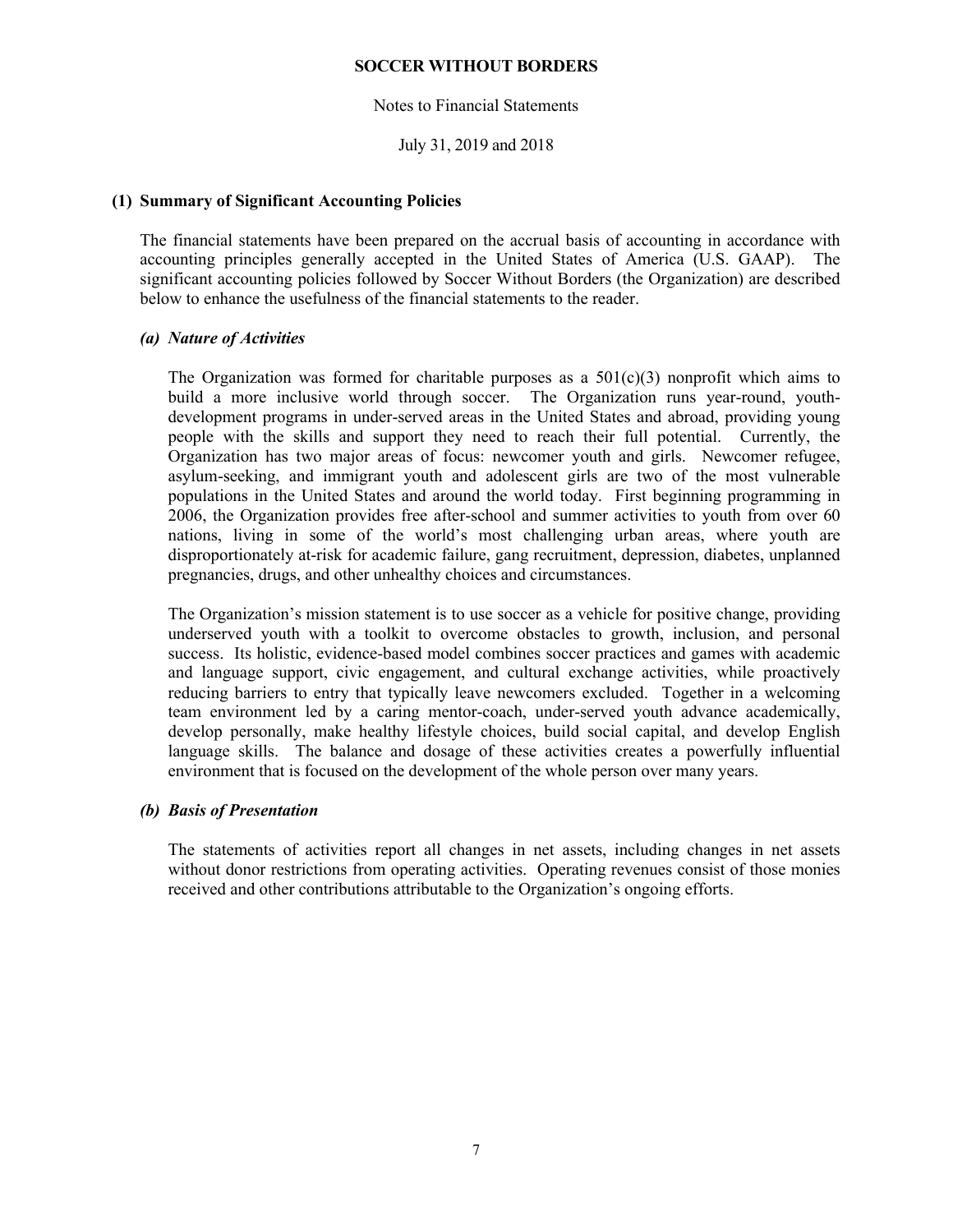#### Notes to Financial Statements

July 31, 2019 and 2018

#### **(1) Summary of Significant Accounting Policies - continued**

### *(c) Standards of Accounting and Reporting*

The Organization's net assets (excess of its assets over liabilities) and its revenues, expenses, gains and losses are classified based on the existence or absence of donor-imposed restrictions.

The statements of financial position present two classes of net assets (net assets without donor restrictions and net assets with donor restrictions) and the statements of activities display the change in each class of net assets. The classes of net assets applicable to the Organization are presented as follows:

Net Assets Without Donor Restrictions - Net assets that are not subject to donor imposed restrictions. Net assets without donor restrictions consist of assets and contributions available for the support of operations. These net assets may be designated for specific purposes by management or the Board of Directors. Gains and losses on investments are reported as increases or decreases in net assets without donor restrictions unless their use is restricted by explicit donor stipulations or law.

Net Assets With Donor Restrictions - Net assets that are subject to donor-imposed stipulations that may or will be met, either by actions of the Organization and/or passage of time. When a restriction expires, net assets with donor restrictions are reclassified to net assets without donor restrictions and reported in the statement of activities as net assets released from restrictions

#### . *(d) Cash and Cash Equivalents*

The Organization considers all highly liquid investments purchased with an original maturity of three months or less, which are neither held for nor restricted by donors for long-term purposes, to be cash equivalents. Cash and highly liquid financial instruments restricted to building projects, endowments that are perpetual in nature, or other long-term purposes are excluded from this definition.

The Organization maintains its cash balances at multiple financial institutions that operate in Massachusetts (MA). The cash balances are insured by the Federal Deposit Insurance Corporation. At times these balances may exceed the federal insurance limits; however, the Organization has not experienced any losses with respect to its bank balances in excess of government provided insurance. Management believes that no significant concentration of credit risk exists with respect to these cash balances as of July 31, 2019 and 2018.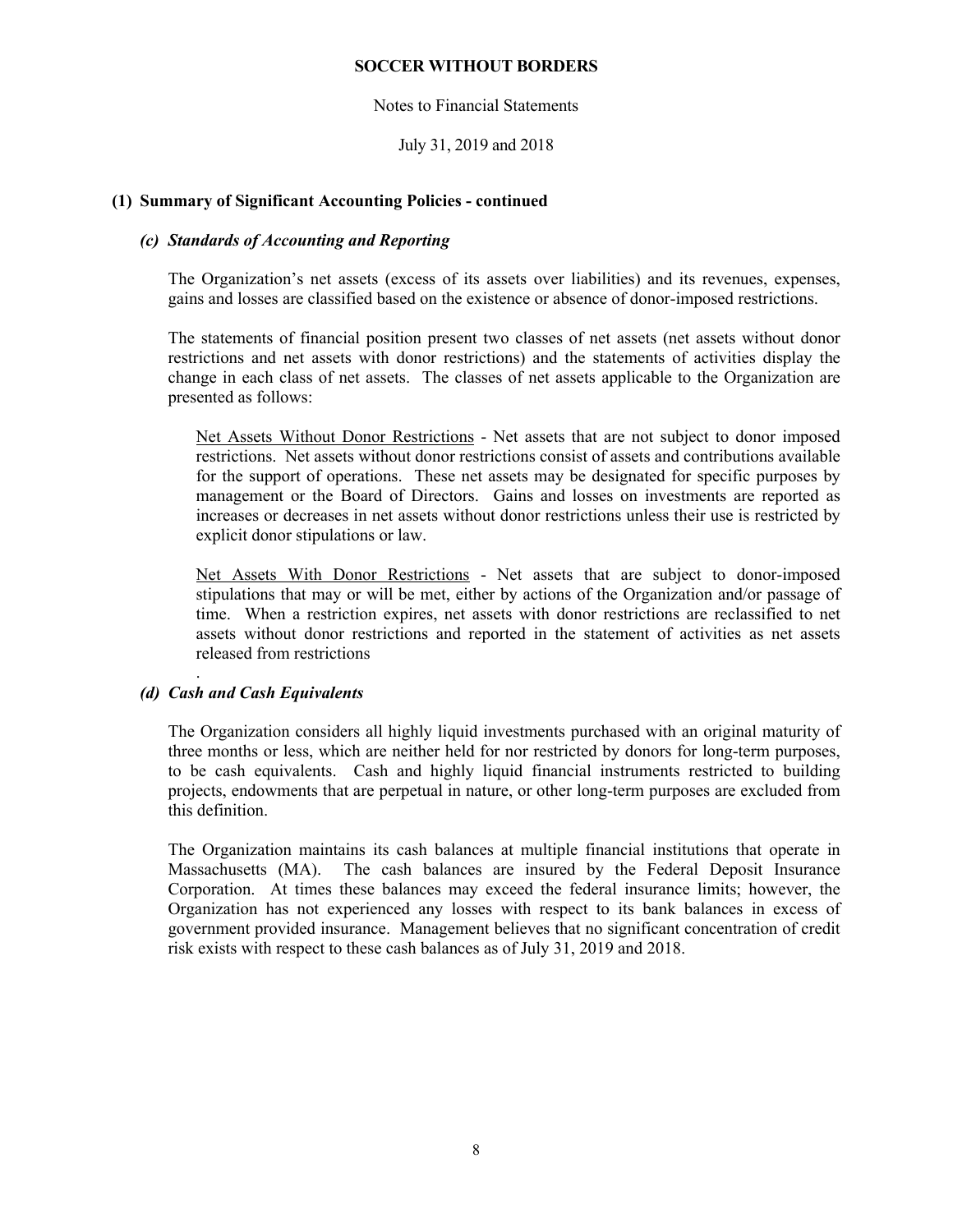Notes to Financial Statements

July 31, 2019 and 2018

#### **(1) Summary of Significant Accounting Policies - continued**

#### *(e) Revenue Recognition*

The Organization earns revenue as follows:

Grants - Grants are recorded as revenue as costs related to the services provided are incurred.

Contributions - Contributions are recorded upon receipt or pledge as net assets without donor restrictions or net assets with donor restrictions depending on the existence and/or nature of any donor restrictions. All contributions are considered to be available for unrestricted use unless specifically restricted by the donor.

Donated Property and Equipment - Donations of property and equipment are recorded as contributions at fair value at the date of donation. Such donations are reported as increases in net assets without donor restrictions unless the donor has restricted the donated asset to a specific purpose. Assets donated with explicit restrictions regarding their use and contributions of cash that must be used to acquire property and equipment are reported as restricted contributions. Absent donor stipulations regarding how long those donated assets must be maintained, the Organization reports expirations of donor restrictions when the donated or acquired assets are placed in service as instructed by the donor. The Organization reclassifies net assets with donor restrictions to net assets without donor restrictions at that time. The donations are shown as in-kind donations on the statement of activities.

Donated Services - Donated services are recognized as contributions if the services (a) create or enhance nonfinancial assets or (b) require specialized skills, are performed by individuals with those skills, and would otherwise be purchased by the Organization. The Organization leverages more than 630 volunteers annually for program and fundraising services. These are not recognized as contributions in the financial statements since the recognition criteria were not met.

Special Events - Special event revenue is primarily derived from contributions collected and fees charged for admission at various sponsored events. Special events revenue is recognized when earned. Special events are incidental to the Organization's operations and the related direct expenses have been reported with fundraising expense on the accompanying statements of activities.

Program Service Fees - Program service fee revenue refers to fees for international exchange trips. Revenue is earned and recognized by the Organization when units or services are provided and billed.

Deferred revenue represents contract income received prior to year-end. These amounts are deferred and recognized when the service is performed.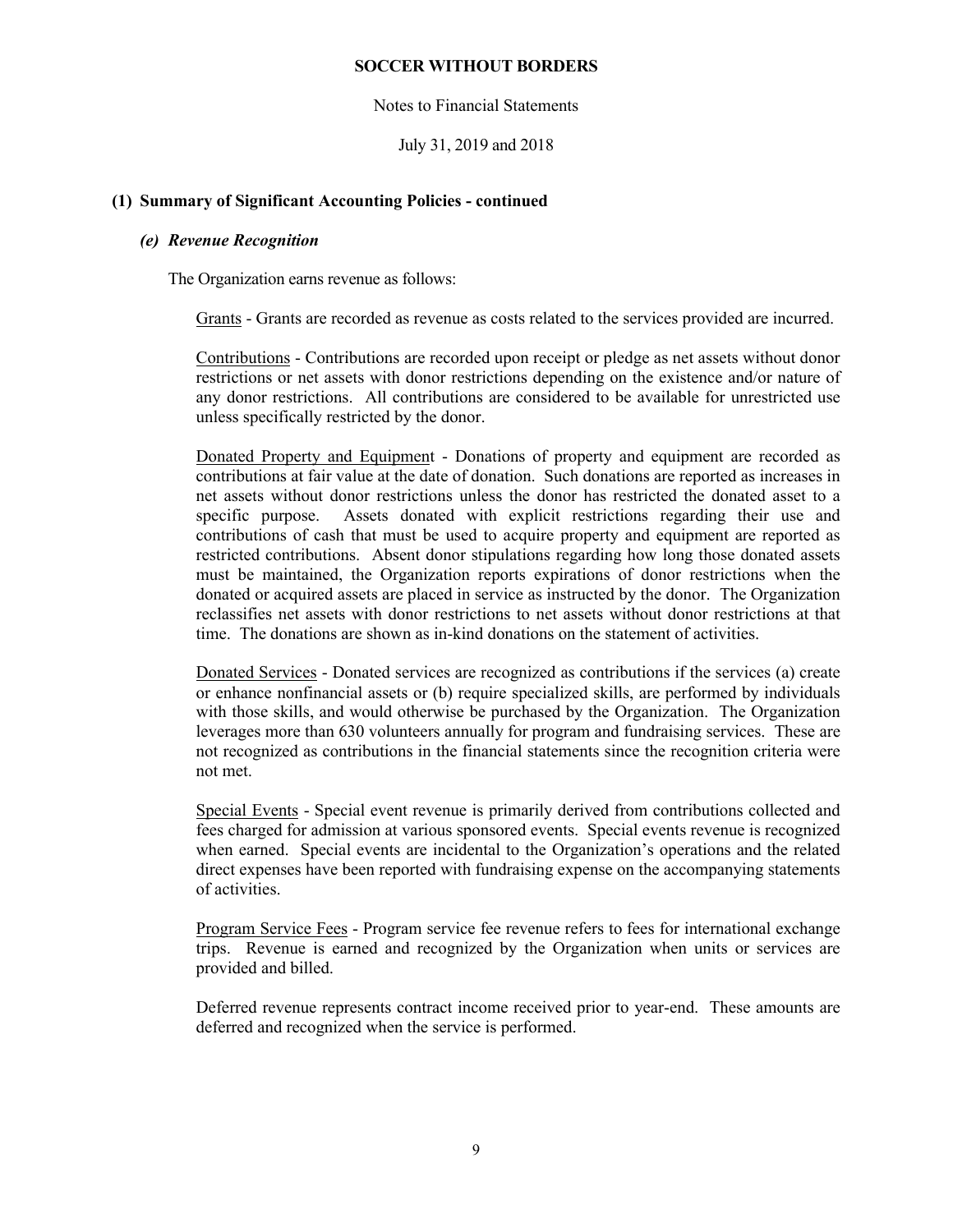#### Notes to Financial Statements

July 31, 2019 and 2018

#### **(1) Summary of Significant Accounting Policies - continued**

#### *(e) Revenue Recognition - continued*

Substantially all of the Organization's revenue is derived from its program activities in MA, CA, CO, MD, and WA. During the year ended July 31, 2019, the Organization derived approximately 63% of its total revenue from foundations and individual donors, 27% from governmental agencies, and 10% from other sources. During the year ended July 31, 2018, the Organization derived approximately 64% of its total revenue from foundations and individual donors, 25% from governmental agencies, and 11% from other sources. All revenue is recorded at the estimated net realizable amounts.

#### *(f) Accounts Receivable*

Accounts receivable are stated at the amount management expects to collect from outstanding balances. Management provides for probable uncollectible amounts through a provision for bad debt expense and an adjustment to an allowance for doubtful accounts based on a history of past writeoffs and collections and current credit conditions. As of July 31, 2019 and 2018, management has determined any allowance would be immaterial.

As of July 31, 2019, 98% of the Organization's accounts receivable were due from foundations and corporations and 2% from other sources. As of July 31, 2018, 95% of the Organization's accounts receivable were due from foundations and corporations and 5% from other sources.

#### *(g) Fixed Assets*

Vehicles are recorded at cost or if donated, fair value on the date of receipt. Depreciation is provided for in amounts sufficient to relate the cost of depreciable assets to operations over their estimated service lives. Upon disposal of depreciable property, the appropriate property accounts are reduced by the related costs and accumulated depreciation. The resulting gains and losses are reflected in the statement of activities.

The Organization computes depreciation using the straight-line method over the following estimated lives:

Vehicles 3 years 3 years

#### *(h) Fundraising Expense*

Fundraising expense relates to the activities of raising general and specific contributions to the Organization and promoting special events, including time and funds allocated to grant-writing and reporting, awareness-raising, and specific campaigns and events. Fundraising expenses as a percentage of total contribution and special event revenue were 9% and 7% for the years ended July 31, 2019 and 2018 respectively. The ratio of expenses to amounts raised is computed using actual expenses and related revenue on an accrual basis**.**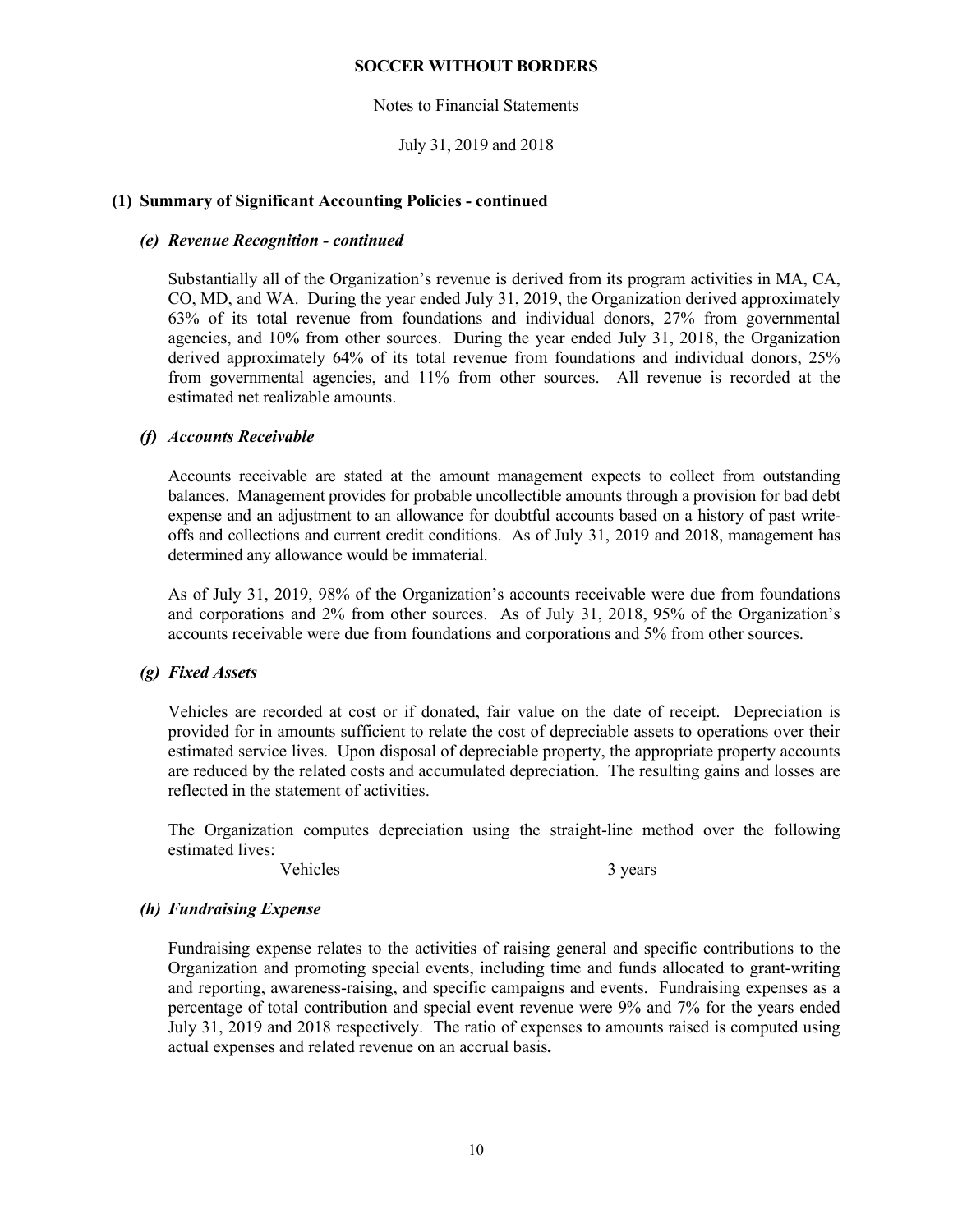#### Notes to Financial Statements

July 31, 2019 and 2018

#### **(1) Summary of Significant Accounting Policies - continued**

#### *(i) Functional Allocation of Expenses*

The costs of providing various programs and other activities have been summarized on a functional basis in the statements of activities and functional expenses. Directly identifiable expenses are charged to programs and supporting services. Expenses related to more than one function are allocated to programs and supporting services. Administration expenses include those expenses that are not directly identifiable with any other specific function but provide for the overall support and direction of the Organization.

Payroll and associated costs are allocated to functions based on actual time studies. Occupancy costs are allocated based upon associated FTEs.

### *(j) Use of Estimates*

In preparing the Organization's financial statements in conformity with U.S. GAAP, management is required to make estimates and assumptions that affect the reported amounts of assets and liabilities and the disclosure of contingent assets and liabilities at the date of the financial statements and the reported amounts of revenues and expenses during the reporting period. Actual results could differ from those estimates.

#### *(k) Income Taxes*

The Organization qualifies as an organization formed for charitable purposes under Section  $501(c)(3)$  of the Internal Revenue Code (IRC) and is generally not subject to income tax. However, income from certain activities not directly related to the Organization's tax-exempt purpose is subject to taxation as unrelated business income. In addition, the Organization is not a private foundation under Section 509(a)(1).

#### *(l) Recent Accounting Standard Adopted*

In August 2016, the Financial Accounting Standards Board issued ASU 2016-14, Not-for-Profit Entities (Topic 958) – *Presentation of Financial Statements of Not-for-Profit Entities*. The update addresses the complexity and understandability of net asset classification, deficiencies in information about liquidity and availability of resources and the lack of consistency in the type of information provided about expenses and investment return. ASU 2016-14 is effective for fiscal years beginning after December 15, 2017. As a result, the Agency has adopted this ASU as of and for the year ended July 31, 2019 with retrospective application for the 2018 financial statements. The Organization opted to not disclose liquidity and availability information as well as an analysis of expenses by both natural and functional classification for 2018 as permitted under the ASU in the year of adoption. As a result, the Organization changed its presentation of its net asset classes and expanded the footnote disclosures as required by the ASU, with no effect on previously reported changes in net assets. Other than these reclassifications, the adoption of ASU 2016-14 did not have a material impact on the Agency's financial position, results of activities or cash flows.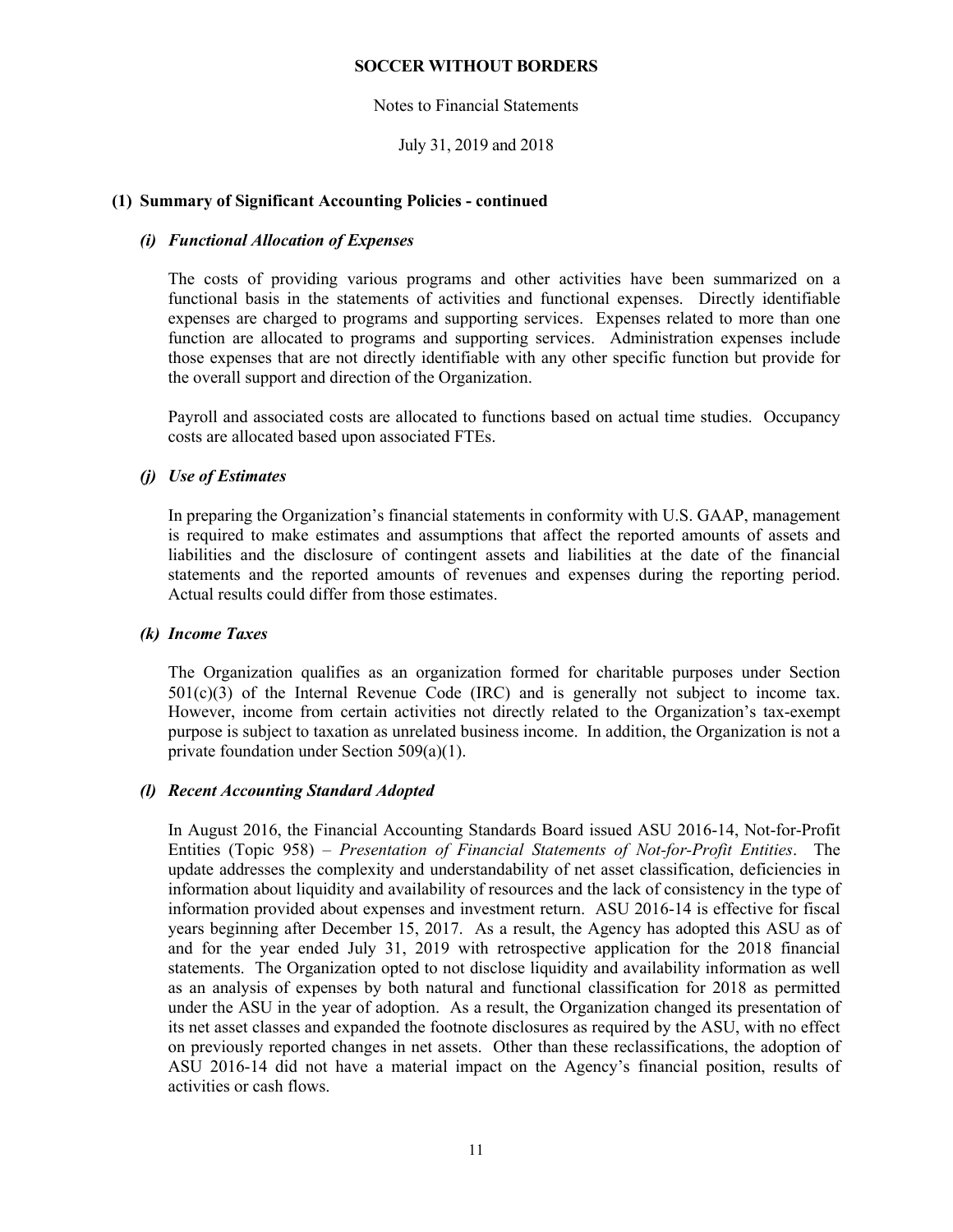Notes to Financial Statements

July 31, 2019 and 2018

#### **(1) Summary of Significant Accounting Policies - continued**

#### *(m) Reclassifications*

In addition to the reclassifications described in the above disclosure, certain amounts in the prior year have been reclassified to conform to the current year presentation.

#### **(2) Contributed Services and Gifts In-Kind**

Contributed services and gifts in-kind for the years ended July 31, 2019 and 2018 were as follows:

|                            | 2019         |   | 2018   |
|----------------------------|--------------|---|--------|
| Pro-bono outside services: |              |   |        |
| Facility use               | \$<br>2,025  | S | 2,025  |
| Gifts in kind:             |              |   |        |
| Soccer equipment           | 38,197       |   | 60,146 |
| Player registration fees   | 3,300        |   | 9,905  |
| Coaching equipment         | 5,000        |   | 4,420  |
| Food                       | 29           |   | 50     |
| Office Supplies            |              |   | 100    |
| Rent                       | 16,699       |   | 9,084  |
| <b>Gift Checks</b>         | 1,580        |   |        |
| Vehicle                    | 8,700        |   |        |
| Total                      | \$<br>75,530 | S | 85,730 |

#### **(3) Operating Lease Commitments**

The Organization also occupies office and retail store space under non-cancelable, operating lease agreements with various expiration dates through 2019. The Organization is liable for certain real estate tax increases and operating cost adjustments under the office lease terms. The minimum annual operating non-cancelable lease commitments on property for the Organization are as follows:

#### 2020 \$ 17,093

Rent expense for the years ended July 31, 2019 and 2018 was \$54,737 and \$49,553, respectively.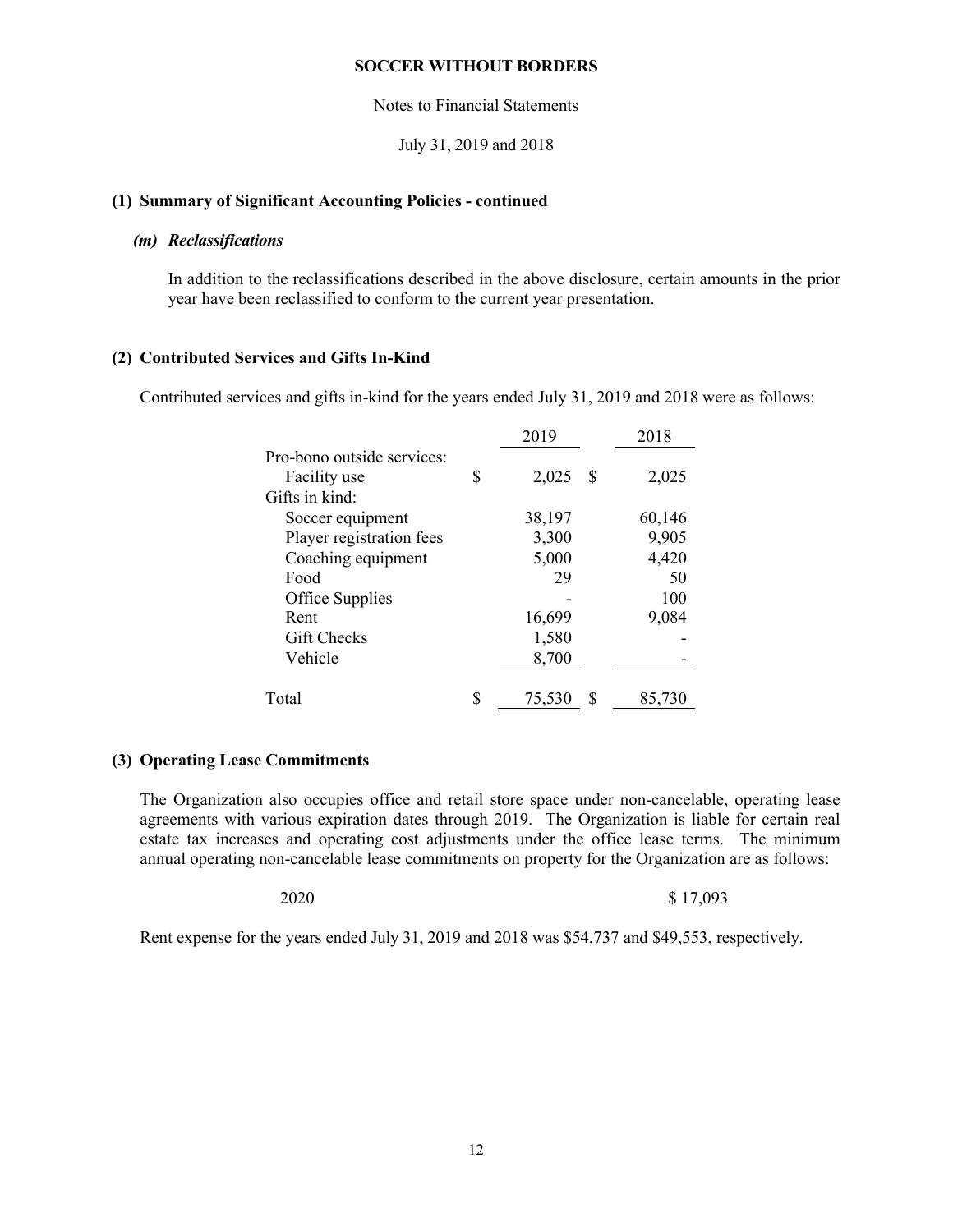#### Notes to Financial Statements

#### July 31, 2019 and 2018

#### **(4) Net Assets**

#### *(a) Net Assets With Donor Restrictions*

Net assets with donor restrictions consist of resources available to meet future obligations, but only in compliance with the restrictions specified by donors. As of July 31, 2019 and 2018, net assets with donor restrictions are restricted for the following purposes or periods:

|                                       |   | 2019   | 2018             |
|---------------------------------------|---|--------|------------------|
| Program restricted<br>Time restricted | S | 30,000 | 23,050<br>40,000 |
| Total                                 | Ъ | 30,000 | 63,050           |

#### *(b) Net Assets Without Donor Restrictions*

The Organization's net assets without donor restrictions is comprised of undesignated and Board designated amounts for the following purposes as of July 31, 2019 and 2018:

|                                                          | 2019               | 2018               |
|----------------------------------------------------------|--------------------|--------------------|
| Undesignated<br>Board designated for operating reserve * | 598,448<br>250,000 | 708,329<br>110,000 |
| Total                                                    | 848,448            | 818,329            |

\*During the year ended July 31, 2016, the Board of Directors designated \$335,000 of net assets without donor restrictions to be held in order to provide a continuous source of income. During the years ended July 31, 2019 and 2018, zero and \$65,000 of board restricted net assets were released as undesignated, respectively. During the year ended July 31, 2019, the Board of Directors designated \$140,000 of net assets without donor restrictions to be held in order to provide a continuous source of income. As of July 31, 2019 and 2018, board restricted net assets totaled \$250,000 and \$110,000 respectively.